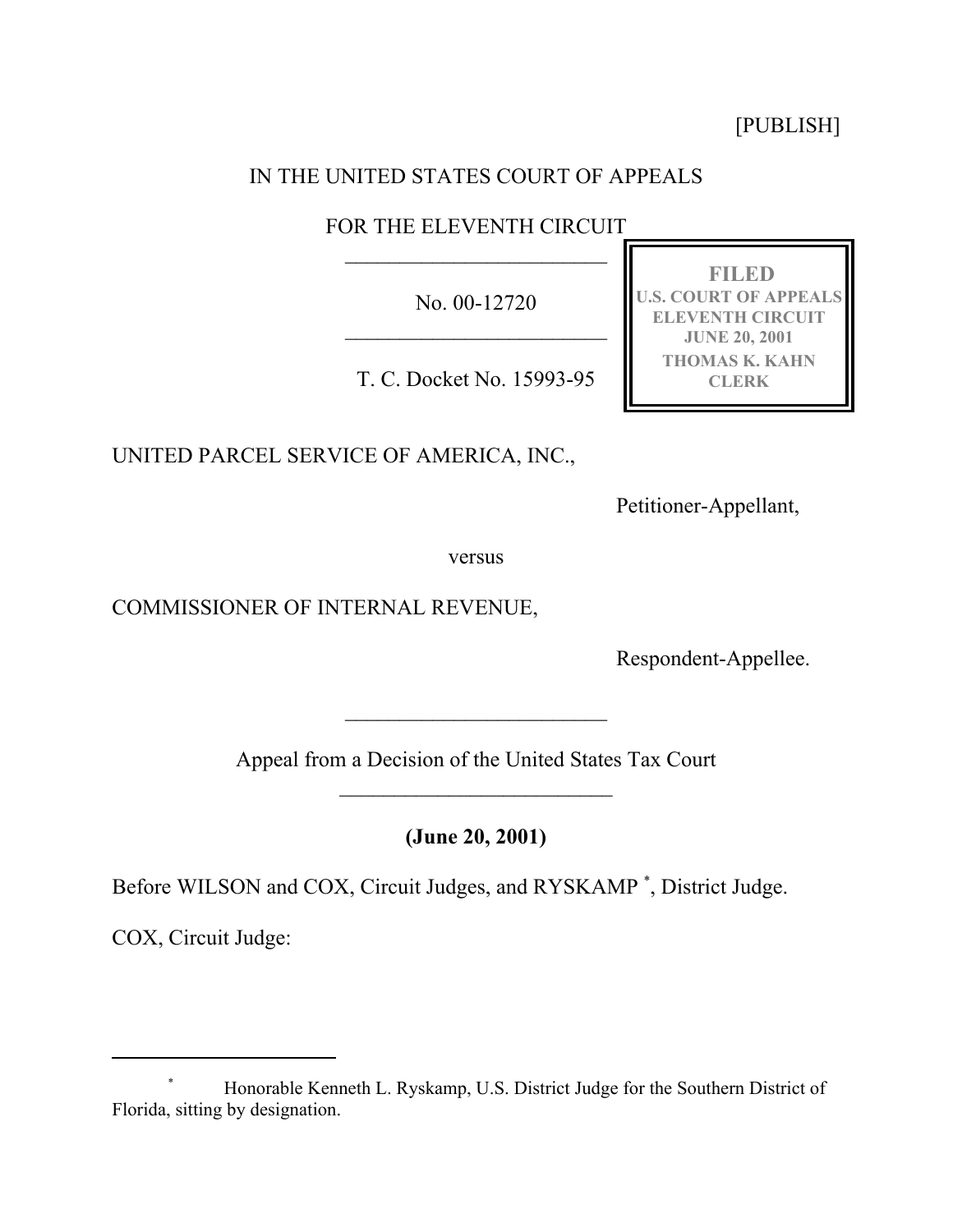The tax court held United Parcel Service of America, Inc. (UPS) liable for additional taxes and penalties for the tax year 1984. UPS appeals, and we reverse and remand.

## I. Background

UPS, whose main business is shipping packages, had a practice in the early 1980s of reimbursing customers for lost or damaged parcels up to \$100 in declared value.<sup>1</sup> Above that level, UPS would assume liability up to the parcel's declared value if the customer paid  $25¢$  per additional \$100 in declared value, the "excess-value charge." If a parcel were lost or damaged, UPS would process and pay the resulting claim. UPS turned a large profit on excess-value charges because it never came close to paying as much in claims as it collected in charges, in part because of efforts it made to safeguard and track excess-value shipments. This profit was taxed; UPS declared its revenue from excess-value charges as income on its 1983 return, and it deducted as expenses the claims paid on damaged or lost excess-value parcels.

UPS's insurance broker suggested that UPS could avoid paying taxes on the lucrative excess-value business if it restructured the program as insurance provided by an overseas affiliate. UPS implemented this plan in 1983 by first forming and

<sup>1</sup> These facts synopsize the high points of the tax court's long opinion, which is published at 78 T.C.M. (CCH) 262.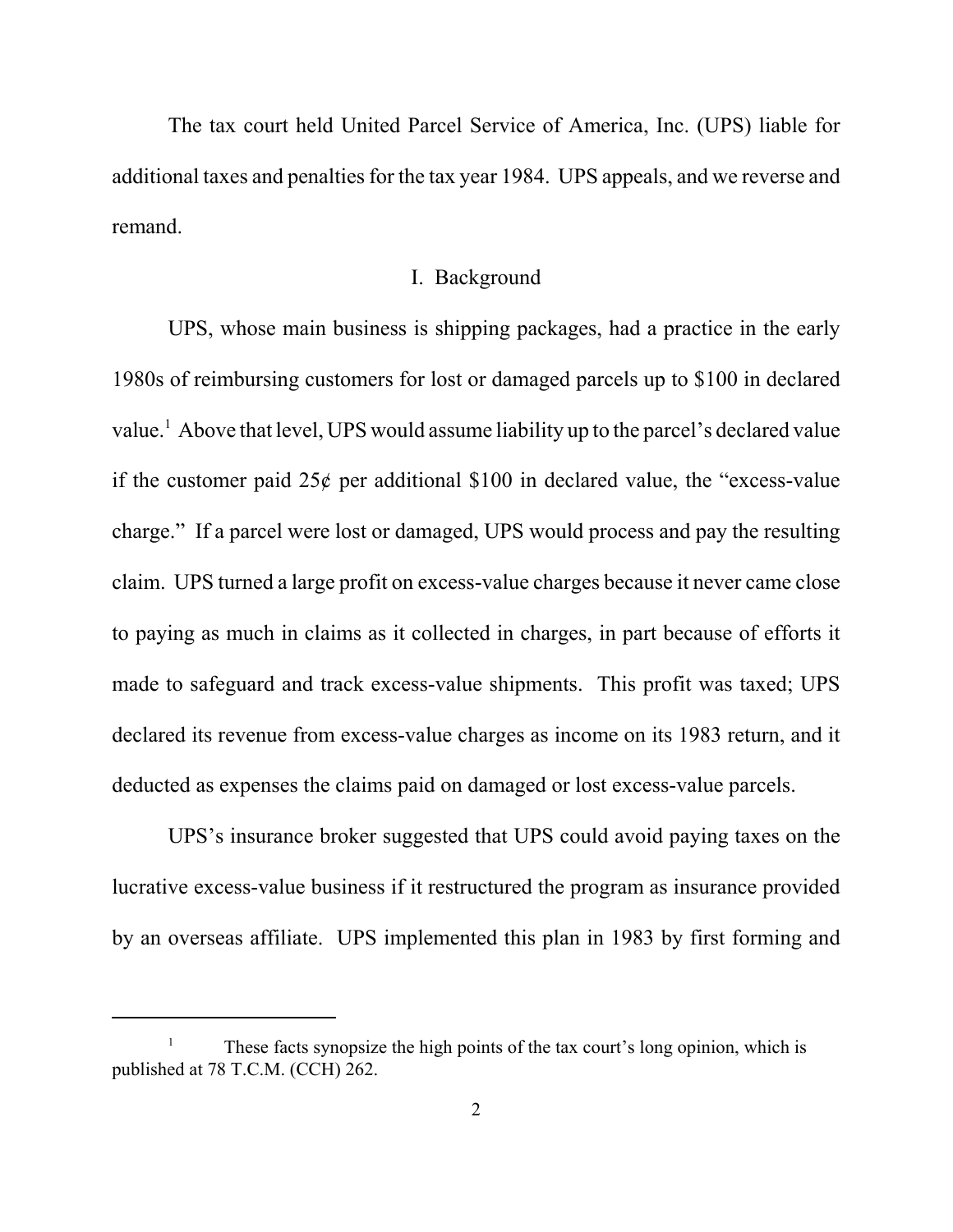capitalizing a Bermuda subsidiary, Overseas Partners, Ltd. (OPL), almost all of whose shares were distributed as a taxable dividend to UPS shareholders (most of whom were employees; UPS stock was not publicly traded). UPS then purchased an insurance policy, for the benefit of UPS customers, from National Union Fire Insurance Company. By this policy, National Union assumed the risk of damage to or loss of excess-value shipments. The premiums for the policy were the excess-value charges that UPS collected. UPS, not National Union, was responsible for administering claims brought under the policy. National Union in turn entered a reinsurance treaty with OPL. Under the treaty, OPL assumed risk commensurate with National Union's, in exchange for premiums that equal the excess-value payments National Union got from UPS, less commissions, fees, and excise taxes.

Under this plan, UPS thus continued to collect  $25¢$  per \$100 of excess value from its customers, process and pay claims, and take special measures to safeguard valuable packages. But UPS now remitted monthly the excess-value payments, less claims paid, to National Union as premiums on the policy. National Union then collected its commission, excise taxes, and fees from the charges before sending the rest on to OPL as payments under the reinsurance contract. UPS reported neither revenue from excess-value charges nor claim expenses on its 1984 return, although it did deduct the fees and commissions that National Union charged.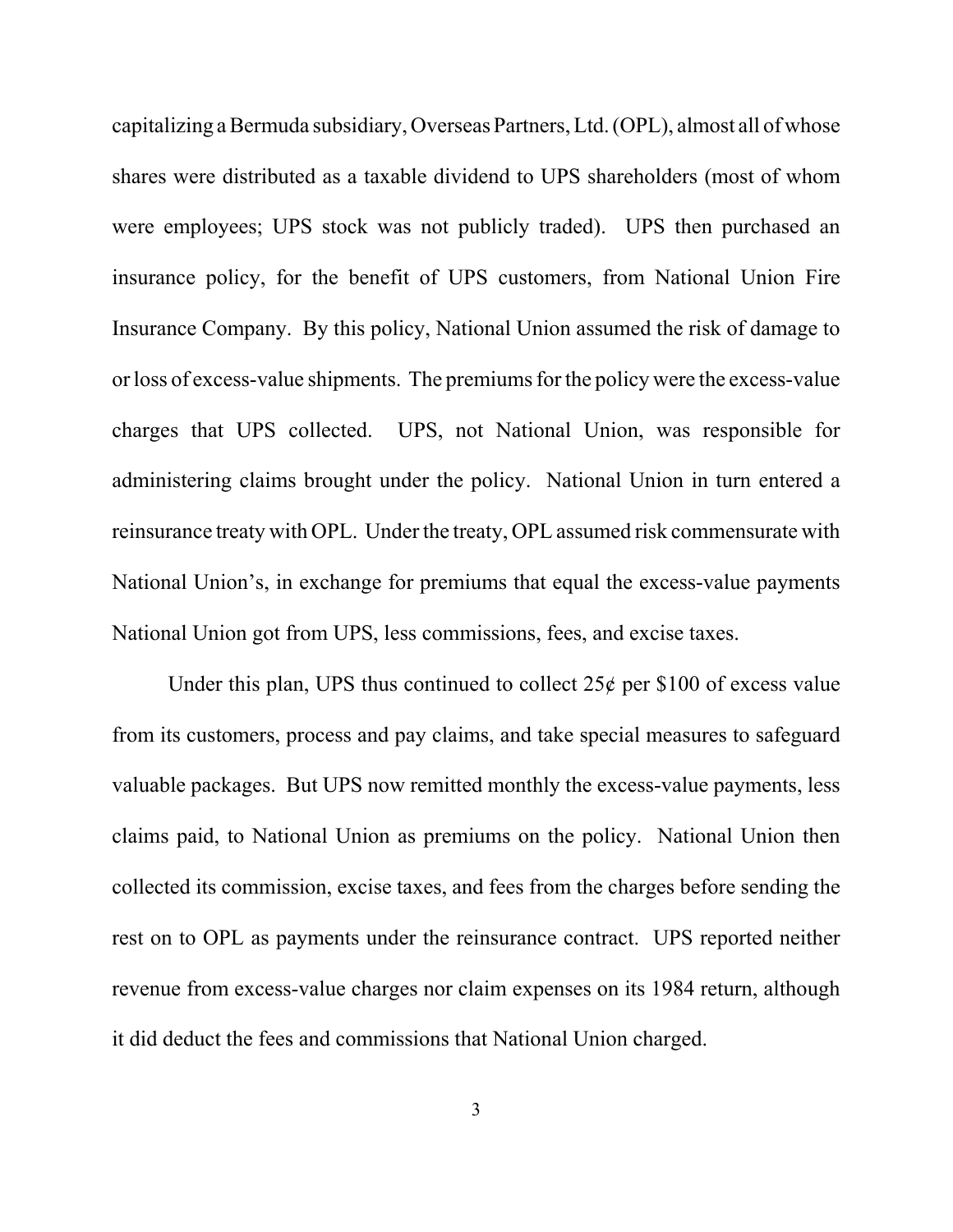The IRS determined a deficiency in the amount of the excess-value charges collected in 1984, concluding that the excess-value payment remitted ultimately to OPL had to be treated as gross income to UPS. UPS petitioned for a redetermination. Following a hearing, the tax court agreed with the IRS.

It is not perfectly clear on what judicial doctrine the holding rests. The court started its analysis by expounding on the assignment-of-income doctrine, a source rule that ensures that income is attributed to the person who earned it regardless of efforts to deflect it elsewhere. *See United States v. Basye*, 410 U.S. 441, 450, 93 S. Ct. 1080, 1086 (1973). The court did not, however, discuss at all the touchstone of an ineffective assignment of income, which would be UPS's control over the excessvalue charges once UPS had turned them over as premiums to National Union. *See Comm'r v. Sunnen*, 333 U.S. 591, 604, 68 S. Ct. 715, 722 (1948). The court's analysis proceeded rather under the substantive-sham or economic-substance doctrines, the assignment-of-income doctrine's kissing cousins. *See United States v. Krall*, 835 F.2d 711, 714 (8th Cir. 1987) (treating the assignment-of-income doctrine as a subtheory of the sham-transaction doctrine). The conclusion was that UPS's redesign of its excess-value business warranted no respect. Three core reasons support this result, according to the court: the plan had no defensible business purpose, as the business realities were identical before and after; the premiums paid for the National Union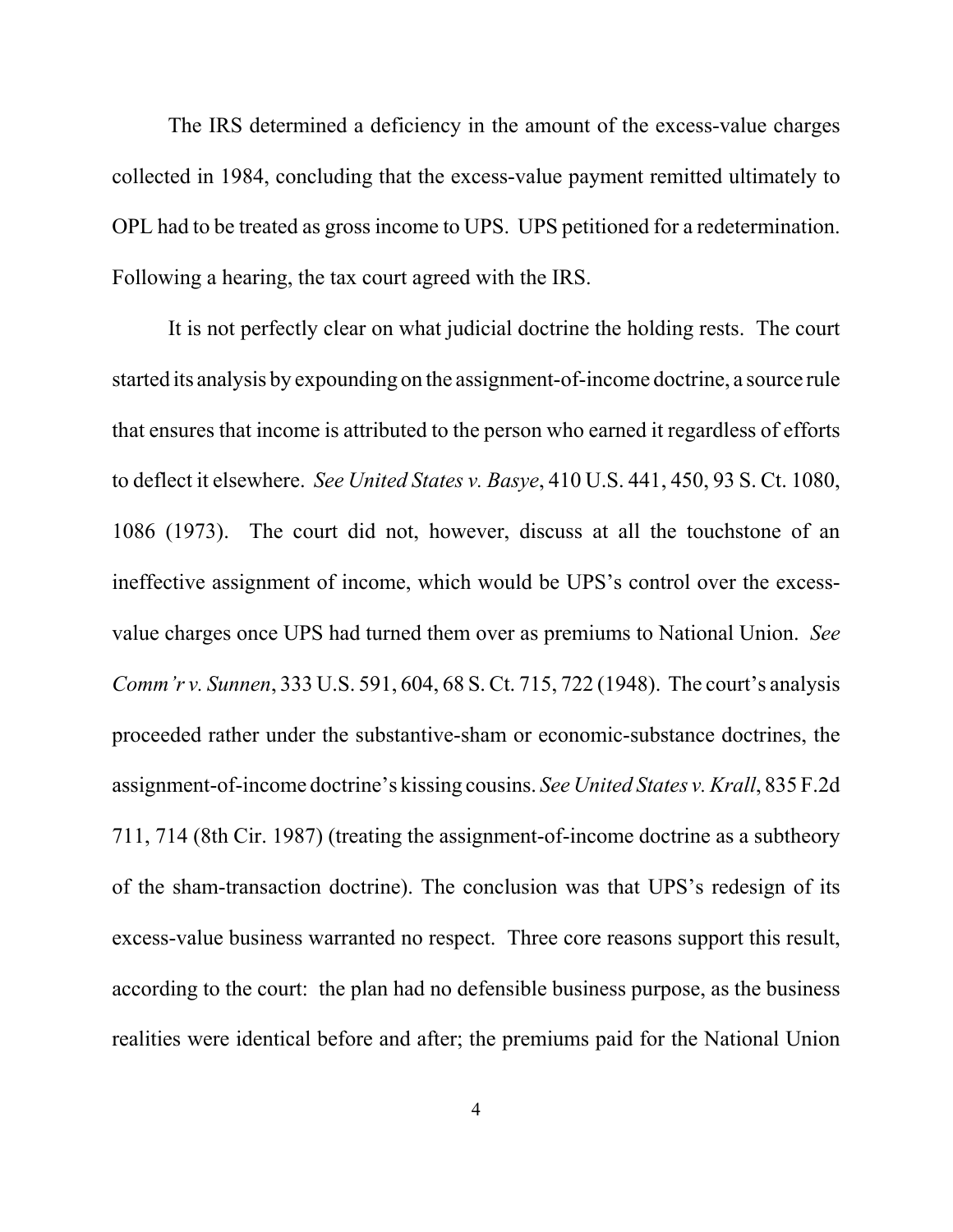policy were well above industry norms; and contemporary memoranda and documents show that UPS's sole motivation was tax avoidance. The revenue from the excessvalue program was thus properly deemed to be income to UPS rather than to OPL or National Union. The court also imposed penalties.

UPS now appeals, attacking the tax court's economic-substance analysis and its imposition of penalties. The refrain of UPS's lead argument is that the excessvalue plan had economic substance, and thus was not a sham, because it comprised genuine exchanges of reciprocal obligations among real, independent entities. The IRS answers with a before-and-after analysis, pointing out that whatever the reality and enforceability of the contracts that composed the excess-value plan, UPS's postplan practice equated to its preplan, in that it collected excess-value charges, administered claims, and generated substantial profits. The issue presented to this court, therefore, is whether the excess-value plan had the kind of economic substance that removes it from "shamhood," even if the business continued as it had before. The question of the effect of a transaction on tax liability, to the extent it does not concern the accuracy of the tax court's fact-finding, is subject to de novo review. *Kirchman v. Comm'r*, 862 F.2d 1486, 1490 (11th Cir. 1989); *see Karr v. Comm'r*, 924 F.2d 1018, 1023 (11th Cir. 1991). We agree with UPS that this was not a sham transaction, and we therefore do not reach UPS's challenges to the tax penalties.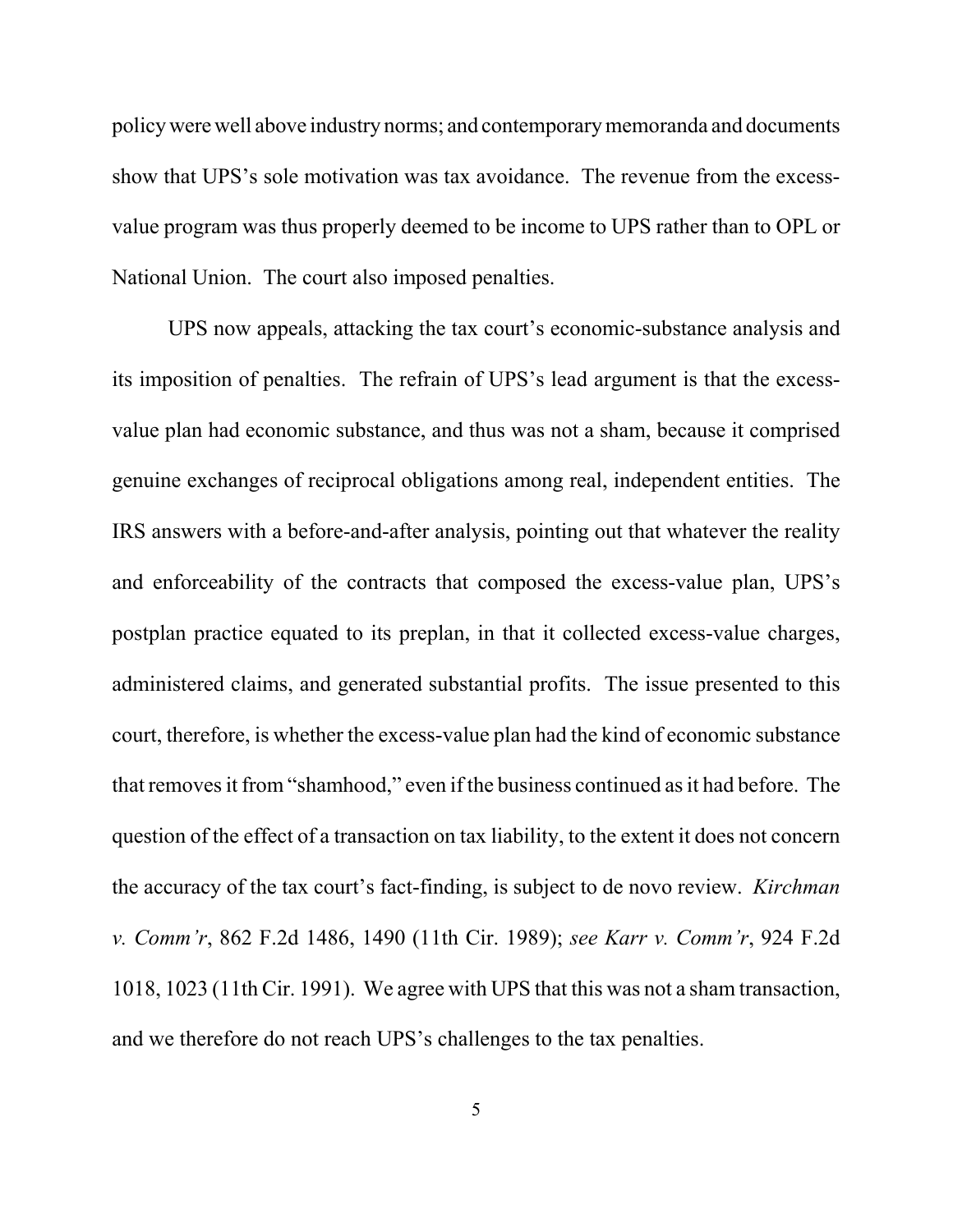#### II. Discussion

I.R.C. §§ 11, 61, and 63 together provide the Code's foundation by identifying income as the basis of taxation. Even apart from the narrower assignment-of-income doctrine — which we do not address here — these sections come with the gloss, analogous to that on other Code sections, that economic substance determines what is income to a taxpayer and what is not. *See Caruth Corp. v. United States*, 865 F.2d 644, 650 (5th Cir. 1989) (addressing, but rejecting on the case's facts, the argument that the donation of an income source to charity was a sham, and that the income should be reattributed to the donor); *United States v. Buttorff*, 761 F.2d 1056, 1061 (5th Cir. 1985) (conveying income to a trust controlled by the income's earner has no tax consequence because the assignment is insubstantial); *Zmuda v. Comm'r*, 731 F.2d 1417, 1421 (9th Cir. 1984) (similar). This economic-substance doctrine, also called the sham-transaction doctrine, provides that a transaction ceases to merit tax respect when it has no "economic effects other than the creation of tax benefits." *Kirchman*, 862 F.2d at 1492.<sup>2</sup> Even if the transaction has economic effects, it must be disregarded if it has no business purpose and its motive is tax avoidance. *See Karr*,

<sup>&</sup>lt;sup>2</sup> *Kirchman*, which is binding in this circuit, differs in this respect from the oft-used statement of the doctrine derived from *Rice's Toyota World, Inc. v. Comm'r*, 752 F.2d 89, 91-92 (4th Cir. 1985). *Rice's Toyota World*, unlike *Kirchman*, requires a tax-avoidance purpose as well as a lack of substance; *Kirchman* explicitly refuses to examine subjective intent if the transaction lacks economic effects.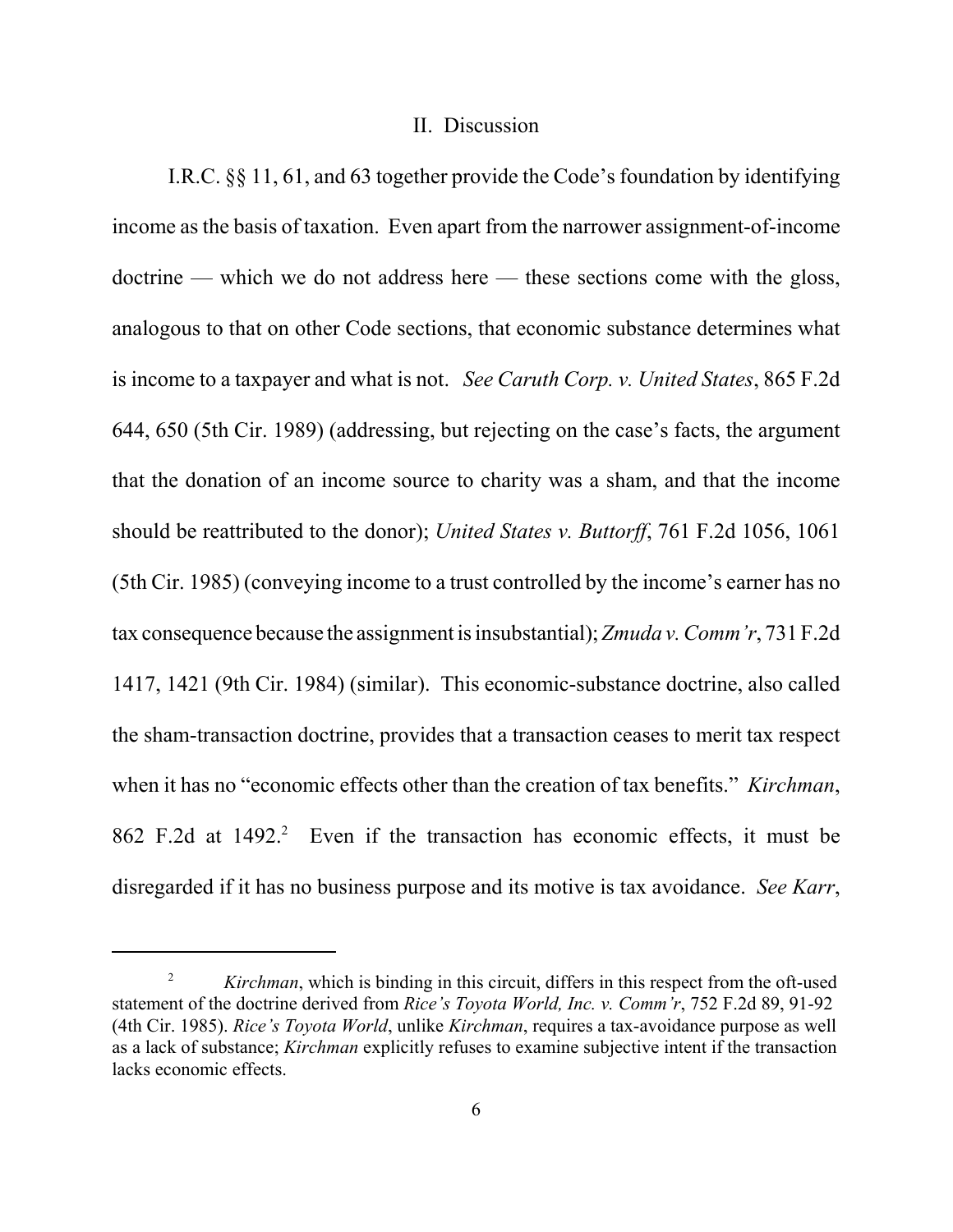924 F.2d at 1023 (noting that subjective intent is not irrelevant, despite *Kirchman*'s statement of the doctrine); *Neely v. United States*, 775 F.2d 1092, 1094 (9th Cir. 1985); *see also Frank Lyon Co. v. United States*, 435 U.S. 561, 583-84, 98 S. Ct. 1291, 1303 (1978) (one reason requiring treatment of transaction as genuine was that it was "compelled or encouraged by business or regulatory realities"); *Gregory v. Helvering*, 293 U.S. 465, 469, 55 S. Ct. 266, 267 (1935) (reorganization disregarded in part because it had "no business or corporate purpose").

The kind of "economic effects" required to entitle a transaction to respect in taxation include the creation of genuine obligations enforceable by an unrelated party. *See Frank Lyon Co.*, 435 U.S. at 582-83, 98 S. Ct. at 1303 (refusing to deem a saleleaseback a sham in part because the lessor had accepted a real, enforceable debt to an unrelated bank as part of the deal). The restructuring of UPS's excess-value business generated just such obligations. There was a real insurance policy between UPS and National Union that gave National Union the right to receive the excessvalue charges that UPS collected. And even if the odds of losing money on the policy were slim, National Union had assumed liability for the losses of UPS's excess-value shippers, again a genuine obligation. A history of not losing money on a policy is no guarantee of such a future. Insurance companies indeed do not make a habit of issuing policies whose premiums do not exceed the claims anticipated, but that fact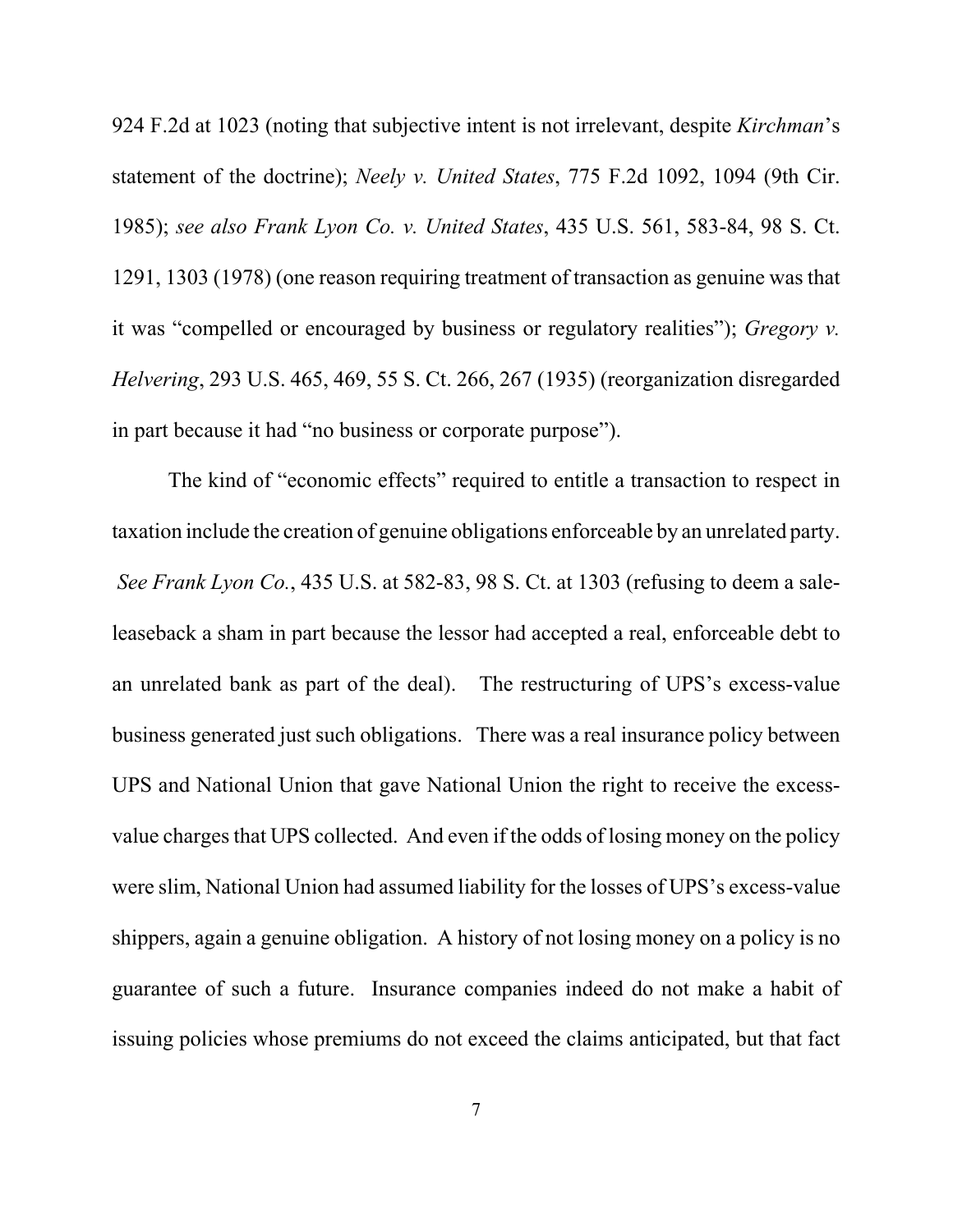does not imply that insurance companies do not bear risk. Nor did the reinsurance treaty with OPL, while certainly reducing the odds of loss, completely foreclose the risk of loss because reinsurance treaties, like all agreements, are susceptible to default.

The tax court dismissed these obligations because National Union, given the reinsurance treaty, was no more than a "front" in what was a transfer of revenue from UPS to OPL. As we have said, that conclusion ignores the real risk that National Union assumed. But even if we overlook the reality of the risk and treat National Union as a conduit for transmission of the excess-value payments from UPS to OPL, there remains the fact that OPL is an independently taxable entity that is not under UPS's control. UPS really did lose the stream of income it had earlier reaped from excess-value charges. UPS genuinely could not apply that money to any use other than paying a premium to National Union; the money could not be used for other purposes, such as capital improvement, salaries, dividends, or investment. These circumstances distinguish UPS's case from the paradigmatic sham transfers of income, in which the taxpayer retains the benefits of the income it has ostensibly forgone. *See, e.g.*, *Zmuda v. Comm'r*, 731 F.2d at 1417 (income "laundered" through a series of trusts into notes that were delivered to the taxpayer as "gifts"). Here that benefit ended up with OPL. There were, therefore, real economic effects from this transaction on all of its parties.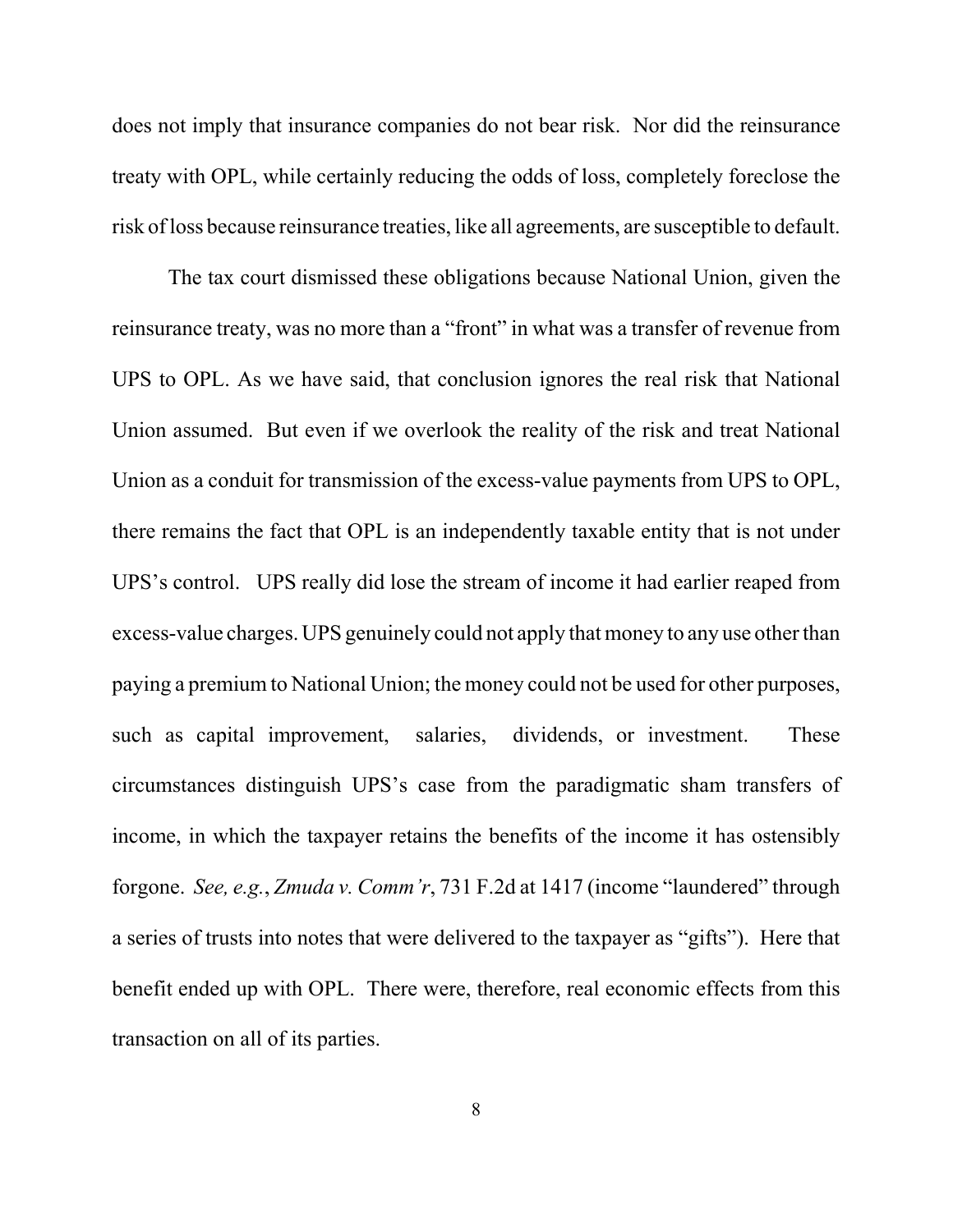The conclusion that UPS's excess-value plan had real economic effects means, under this circuit's rule in *Kirchman*, that it is not per se a sham. But it could still be one if tax avoidance displaced any business purpose. The tax court saw no business purpose here because the excess-value business continued to operate after its reconfiguration much as before. This lack of change in how the business operated at the retail level, according to the court, betrayed the restructuring as pointless.

It may be true that there was little change over time in how the excess-value program appeared to customers. But the tax court's narrow notion of "business purpose" — which is admittedly implied by the phrase's plain language — stretches the economic-substance doctrine farther than it has been stretched. A "business purpose" does not mean a reason for a transaction that is free of tax considerations. Rather, a transaction has a "business purpose," when we are talking about a going concern like UPS, as long as it figures in a bona fide, profit-seeking business. *See ACM P'ship v. Comm'r*, 157 F.3d 231, 251 (3d Cir. 1998). This concept of "business purpose" is a necessary corollary to the venerable axiom that tax-planning is permissible. *See Gregory v. Helvering*, 293 U.S. 465, 469, 55 S. Ct. 266, 267 (1935) ("The legal right of a taxpayer to decrease the amount of what otherwise would be his taxes, or altogether avoid them, by means which the law permits, cannot be doubted."). The Code treats lots of categories of economically similar behavior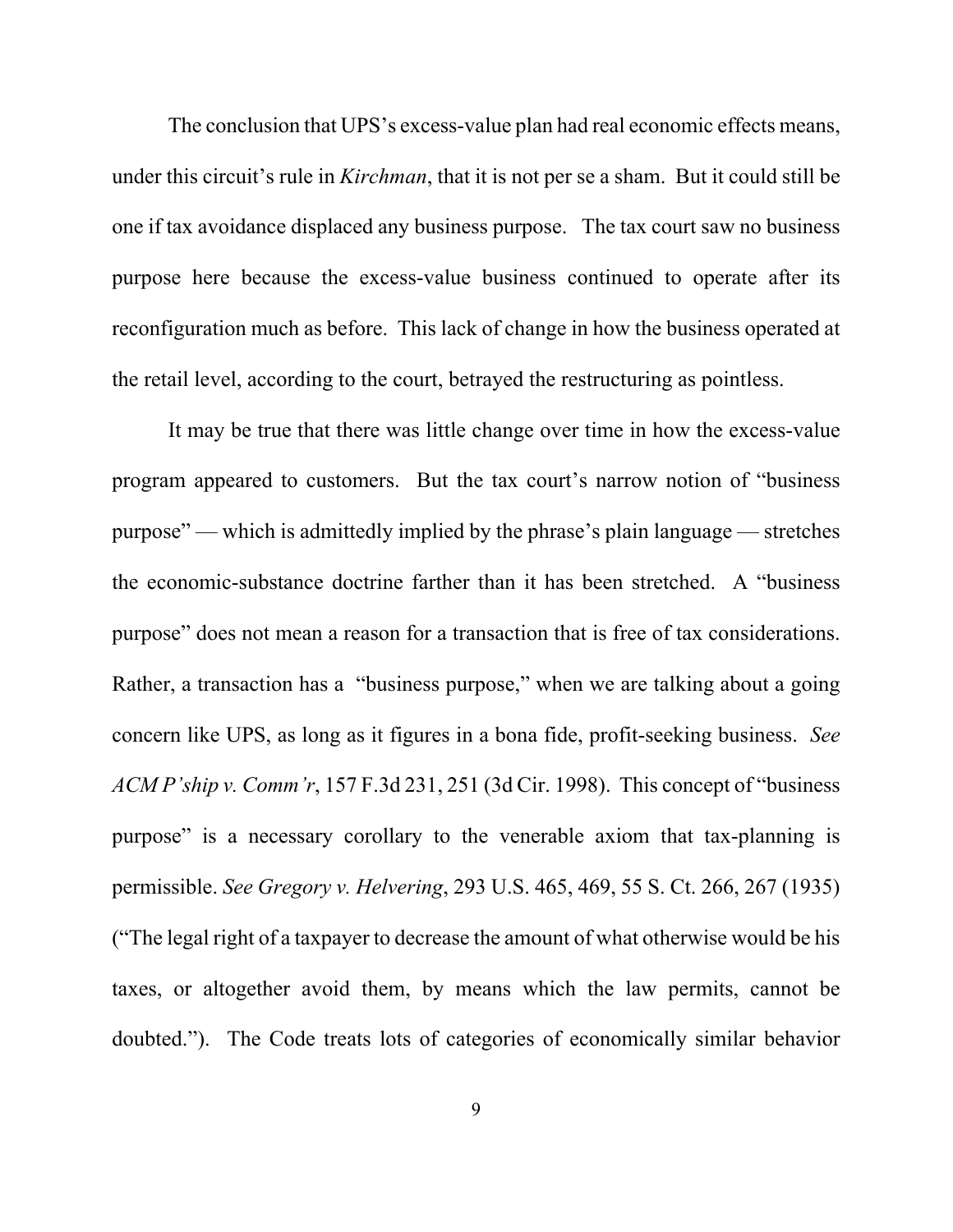differently. For instance, two ways to infuse capital into a corporation, borrowing and sale of equity, have different tax consequences; interest is usually deductible and distributions to equityholders are not. There may be no tax-independent reason for a taxpayer to choose between these different ways of financing the business, but it does not mean that the taxpayer lacks a "business purpose." To conclude otherwise would prohibit tax-planning.

The caselaw, too, bears out this broader notion of "business purpose." Many of the cases where no business purpose appears are about individual income tax returns, when the individual meant to evade taxes on income probably destined for personal consumption; obviously, it is difficult in such a case to articulate any *business* purpose to the transaction. *See, e.g.*, *Gregory*, 293 U.S. at 469, 55 S. Ct. at 267 (purported corporate reorganization was disguised dividend distribution to shareholder); *Knetsch v. United States*, 364 U.S. 361, 362-65, 81 S. Ct. 132, 133-35 (1960) (faux personal loans intended to generate interest deductions); *Neely v. United States*, 775 F.2d 1092, 1094 (9th Cir. 1985) (one of many cases in which the taxpayers formed a trust, controlled by them, and diverted personal earnings to it). Other nobusiness-purpose cases concern tax-shelter transactions or investments by a business or investor that would not have occurred, *in any form*, but for tax-avoidance reasons. *See, e.g.*, *ACM P'ship*, 157 F.3d at 233-43 (sophisticated investment partnership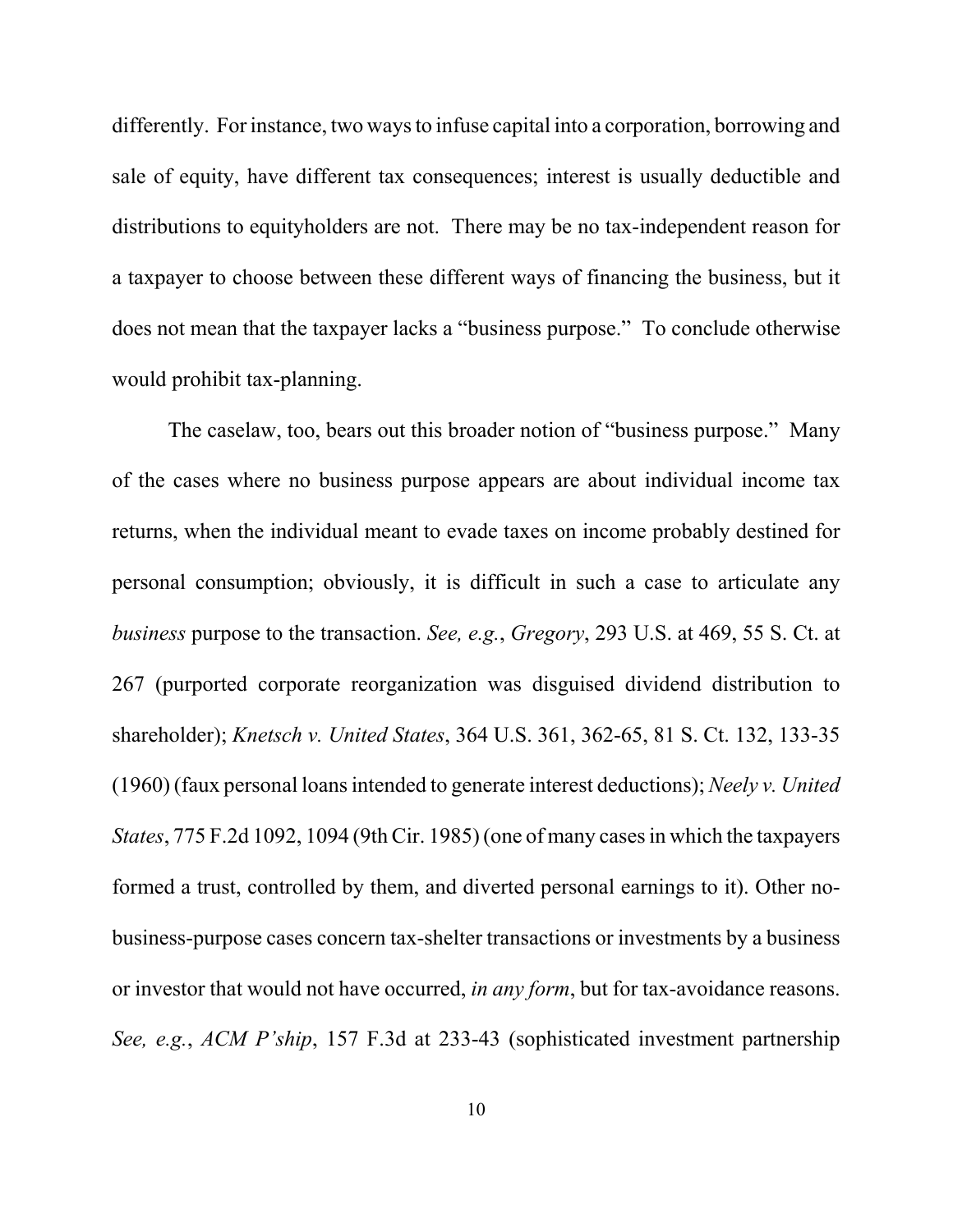formed and manipulated solely to generate a capital loss to shelter some of Colgate-Palmolive's capital gains); *Kirchman*, 862 F.2d at 1488-89 (option straddles entered to produce deductions with little risk of real loss); *Karr*, 924 F.2d at 1021 (façade of energy enterprise developed solely to produce deductible losses for investors); *Rice's Toyota World, Inc. v. Comm'r,*, 752 F.2d 89, 91 (4th Cir. 1985) (sale-leaseback of a computer by a car dealership, solely to generate depreciation deductions). By contrast, the few cases that accept a transaction as genuine involve a bona fide business that — perhaps even by design — generates tax benefits. *See, e.g.*, *Frank Lyon*, 435 U.S. at 582-84, 98 S. Ct. at 1302-04 (sale-leaseback was part of genuine financing transaction, heavily influenced by banking regulation, to permit debtor bank to outdo its competitor in impressive office space); *Jacobson v. Comm'r*, 915 F.2d 832, 837-39 (2d Cir. 1990) (one of many cases finding that a bona fide profit motive provided a business purpose for a losing investment because the investment was not an obvious loser ex ante).

The transaction under challenge here simply altered the form of an existing, bona fide business, and this case therefore falls in with those that find an adequate business purpose to neutralize any tax-avoidance motive. True, UPS's restructuring was more sophisticated and complex than the usual tax-influenced form-of-business election or a choice of debt over equity financing. But its sophistication does not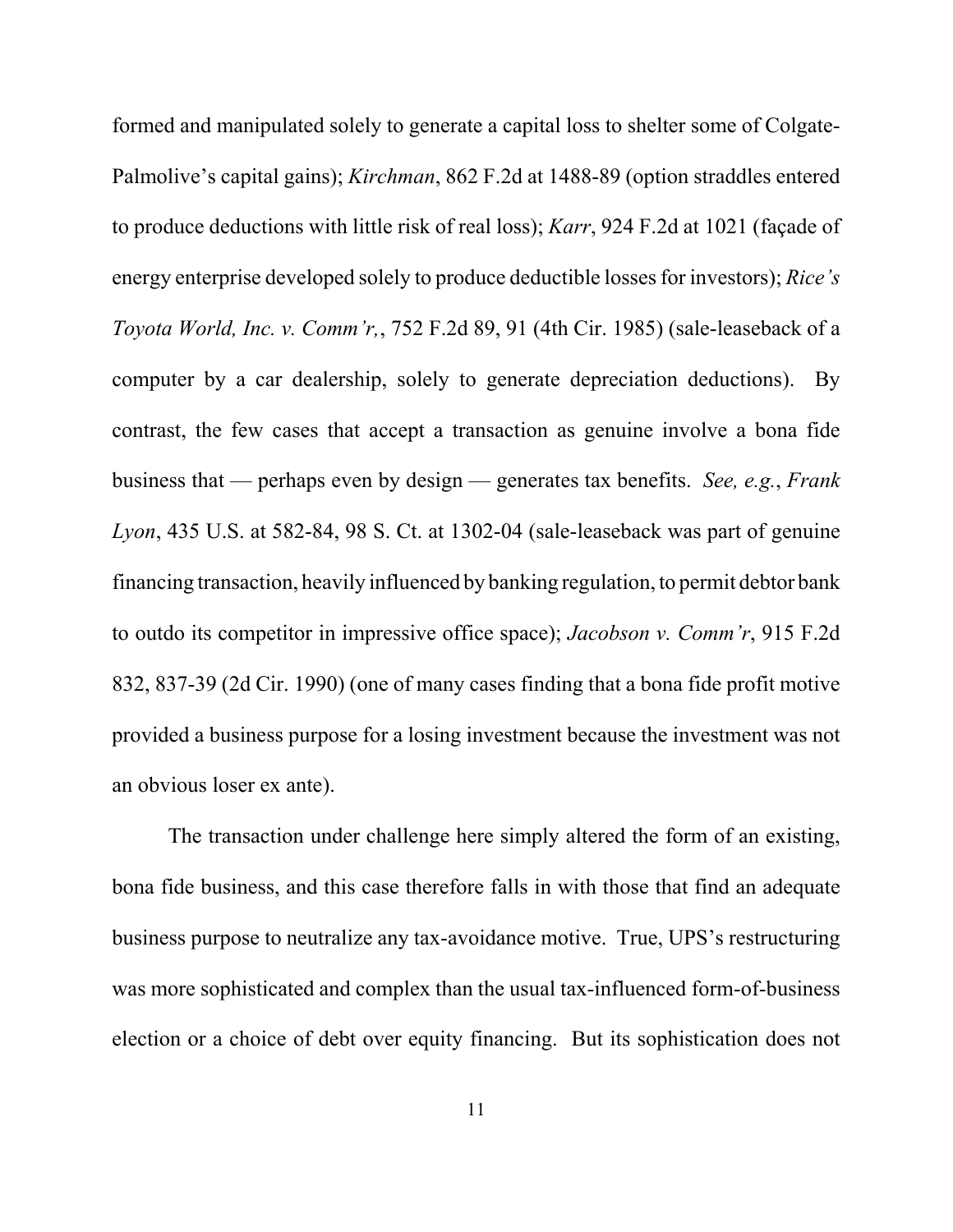change the fact that there was a real business that served the genuine need for customers to enjoy loss coverage and for UPS to lower its liability exposure.

We therefore conclude that UPS's restructuring of its excess-value business had both real economic effects and a business purpose, and it therefore under our precedent had sufficient economic substance to merit respect in taxation. It follows that the tax court improperly imposed penalties and enhanced interest on UPS for engaging in a sham transaction. The tax court did not, however, reach the IRS's alternative arguments in support of its determination of deficiency, the reallocation provisions of I.R.C. §§ 482 and 845(a). The holding here does not dispose of those arguments, and we therefore must remand for the tax court to address them in the first instance.

### III. Conclusion

For the foregoing reasons, we reverse the judgment against UPS and remand the action to the tax court for it to address in the first instance the IRS's contentions under §§ 482 and 845(a).

REVERSED AND REMANDED.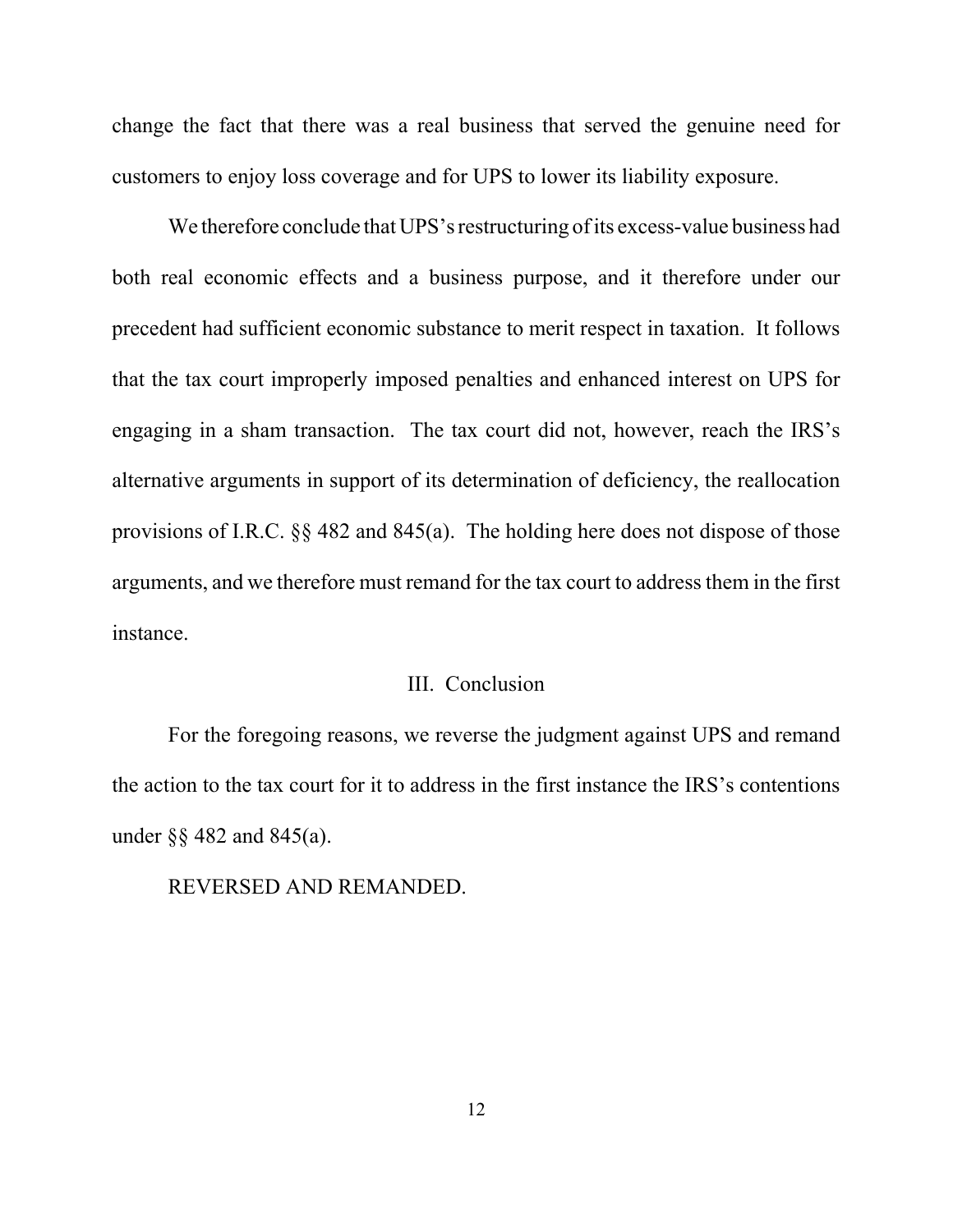RYSKAMP, District Judge, dissenting:

I respectfully dissent. Although I agree with the majority's recitation of the facts as well as its interpretation of the applicable legal standard, I find that its reversal of the tax court is contrary to the great weight of the evidence that was before the lower court. The majority, as well as the tax court below, correctly finds that the question before the Court is whether UPS's insurance arrangements with NUF and OPL are valid under the sham-transaction doctrine. Under the sham-transaction doctrine, UPS's transaction ceases to merit tax respect when it has no "economic effects other than the creation of tax benefits," *Kirchman v. Comm'r*, 862 F.2d 1486, 1492 (11th Cir. 1991), or has no business purpose and its sole motive is tax avoidance. *See Karr v. Comm'r*, 924 F.2d 1018, 1023 (11th Cir. 1991). Thus the question before the Court is not strictly whether UPS had a tax avoidance motive when it formulated the scheme in question, but rather whether there was some legitimate, substantive business reason for the transaction as well. There clearly was not.

As the tax court articulated in great detail in its well-reasoned 114-page opinion, the evidence in this case overwhelmingly demonstrates that UPS's reinsurance arrangement with NUF and OPL had no economic significance or business purpose outside of UPS's desire to avoid federal income tax, and was therefore a sham transaction. First, the tax court based its decision upon evidence that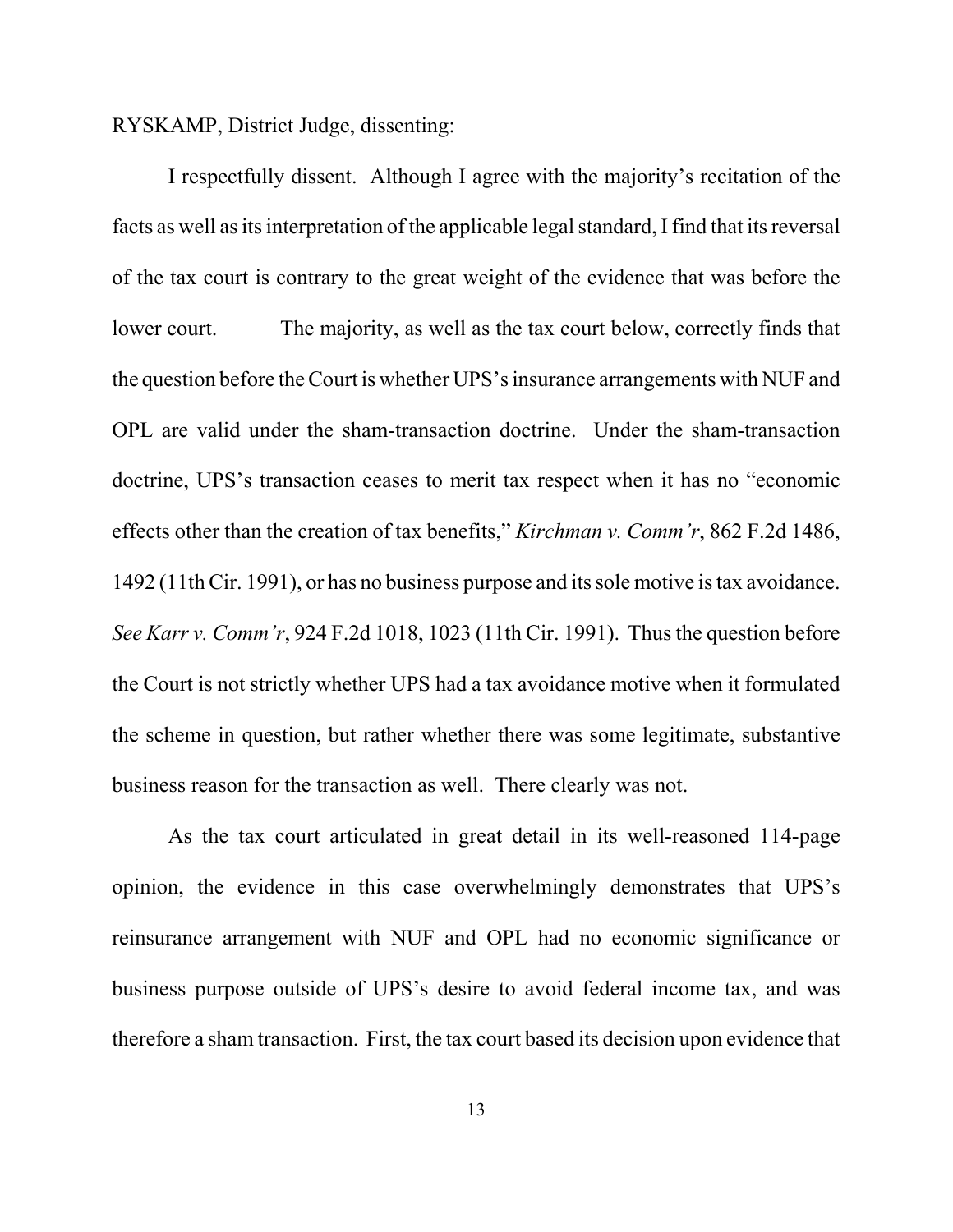the scheme in question was subjectively motivated by tax avoidance. For example, the evidence showed that tax avoidance was the initial and sole reason for the scheme in question, that UPS held off on the plan for some time to analyze tax legislation on the floor of the United States House of Representatives, and that a letter sent to AIG Insurance from UPS detailing the scheme claimed that AIG would serve in merely a "fronting" capacity and would bear little or no actual risk. The evidence thus showed that this scheme was hatched with only tax avoidance in mind.

Second, the tax court based its decision on overwhelming evidence that UPS's scheme had no real economic or business purpose outside of tax avoidance. For example, the evidence showed that NUF's exposure to loss under the plan (except in the very unlikely event of *extreme* catastrophe) was infinitesimal, and that UPS nevertheless continued to fully bear the administrative costs of the EVC program. NUF was only liable for losses not covered by another insurance policy held by UPS , yet UPS still collected the EVC's and deposited the money into UPS bank accounts, still processed EVC claims, and continued to pay all EVC claims out of UPS bank accounts (while collecting the accrued interest for itself). All NUF really did in the scheme was collect over \$1 million in fees and expenses before passing the EVC income on to OPL, which was of course wholly owned by UPS shareholders. In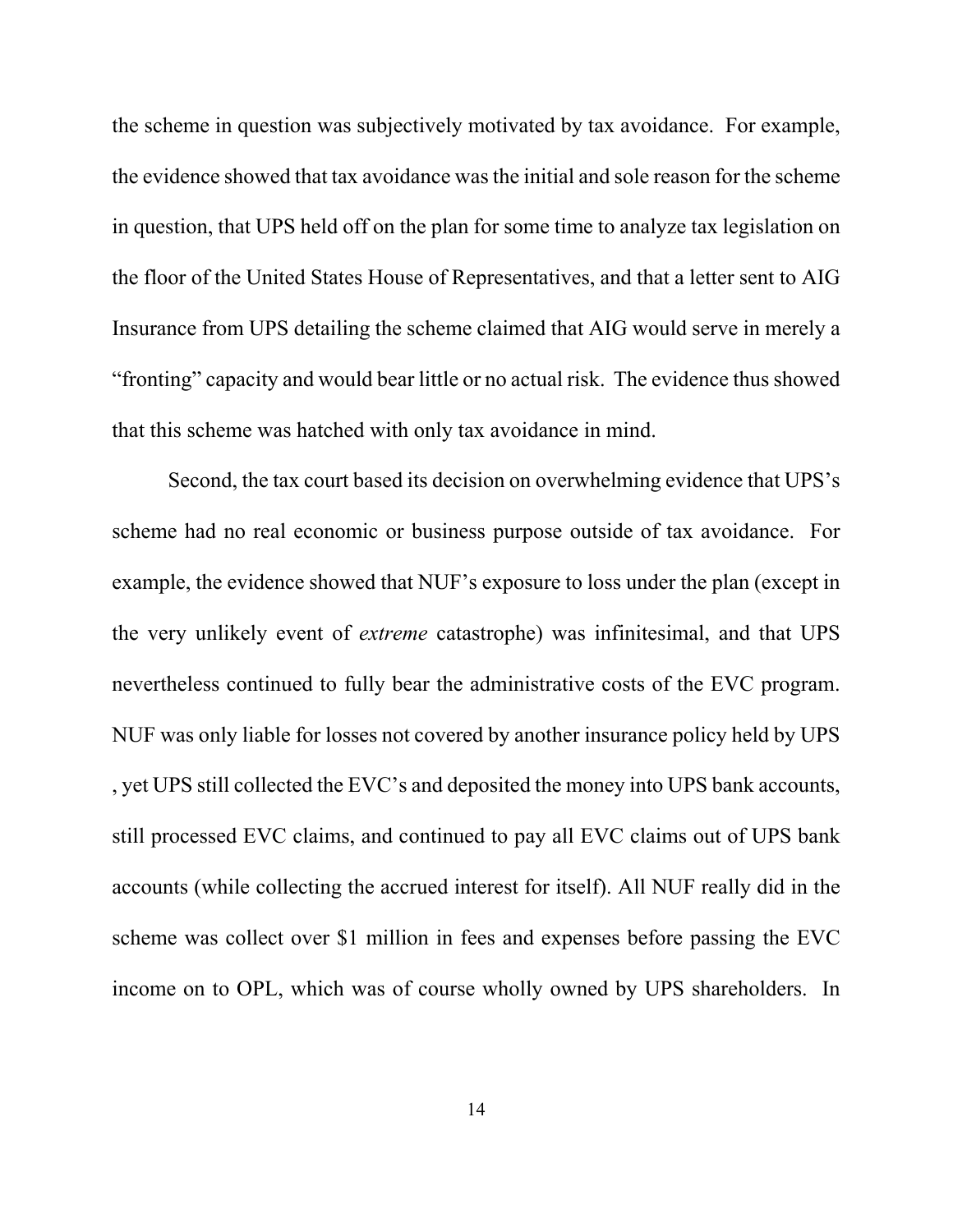essence, NUF received an enormous fee from UPS in exchange for nothing.

Moreover, the tax court systematically rejected every explanation of the scheme put forth by UPS. UPS claimed that the scheme was meant to avoid violation of state insurance laws, yet the evidence showed no real concern for such laws and that in fact UPS was well aware that federal preemption of these state laws likely made its old EVC plan legal. UPS claimed that it intended OPL to become a full-line insurer someday, yet the evidence showed that it was nevertheless unnecessary to specifically use *EVC income* for such a capital investment. UPS claimed that elimination of the EVC income allowed it to increase its rates, yet one of its own board members testified that this explanation was untrue. I also note that UPS's claim that OPL was a legitimate insurance company fails in light of the fact that OPL was charging a substantially inflated rate for EVCs. Evidence in the tax court showed that in an armslength transaction with a legitimate insurance company, EVC rates would have been approximately half those charged by UPS (and in turn passed on to OPL), providing further evidence that the transaction was a sham. In sum, UPS failed to show any legitimate business reason for giving up nearly \$100 million in EVC income in 1984.

For these reasons, I would affirm the holding of the tax court and find that